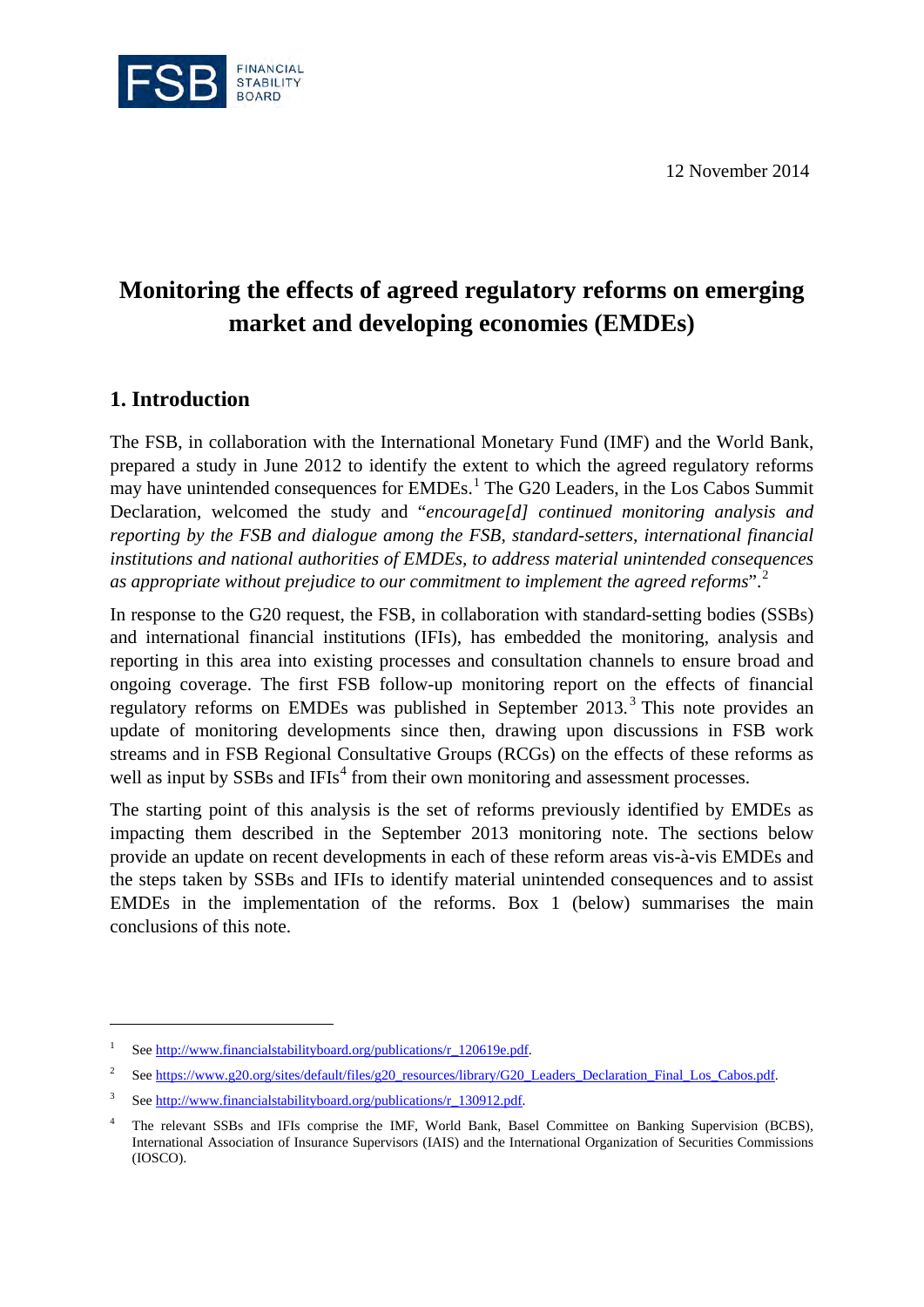# **Main Observations**

- 1. EMDEs continue to express strong support for the G20/FSB reform agenda to enhance the resilience of the global financial system. Those EMDEs that are members of the G20/FSB are in the process of adopting the reforms in accordance with their commitments and the agreed implementation timetable, while a number of other EMDEs report that they are also implementing some of these reforms.
- 2. Findings on impacts continue to be predominantly of a qualitative nature, reflecting the still early stage of implementation and challenges in separating the effects of reforms from broader conjunctural macroeconomic and financial system developments. To date, EMDEs have not reported major unintended consequences in their economies from the implementation of internationally agreed reforms.
- 3. The implementation of reforms is bringing about changes to the business models and structures of financial market participants. In this regard, a number of EMDEs have noted that the overall effects of reforms on global financial intermediation need to be monitored carefully since they could potentially hinder the ability of EMDEs to disperse risk efficiently. Other effects, such as potentially higher costs of credit, are often an expected outcome of reforms to restore more prudent business practices and provide more sustainable finance over the economic and financial cycle. The FSB will continue to monitor for any signs that the areas of reform about which concerns have been raised are having an unduly large effect on EMDEs.
- 4. EMDEs express concerns about specific aspects of the G20/FSB reforms and about the impact of structural banking reform initiatives in some advanced economies (AEs). Some of these concerns have been taken up in relevant bodies and are being addressed in subsequent modifications and guidance on implementation. However, other concerns remain, notably regarding the suitability and spill-overs of OTC derivatives reforms in smaller markets, implementation challenges given capacity constraints, and the need for enhanced home-host coordination to resolve cross-border issues.
- 5. Given their different starting points, EMDEs will need to continue to make appropriate use of the flexibility in international policy frameworks (e.g. using observation and phasein periods, calibrating parameters, undertaking impact assessments, and applying national discretions and proportionality) and the technical assistance by IFIs and SSBs to develop strategies that enable them to implement the reforms in a way that is appropriate to their particular circumstances.
- 6. Progress has been made by the FSB and the SSBs to introduce more inclusive policy development processes (particularly with non-members that may be affected by those reforms) and to expand implementation support through various means. Further steps can be taken, such as the creation of additional EMDE-specific guidance and identification of good practices to facilitate implementation, and stronger coordination among international bodies in the provision of technical assistance and capacity-building.
- 7. The FSB, drawing on input from its members and RCGs, will continue to monitor and report on the effects of agreed regulatory reforms on EMDEs. The results of this monitoring will be incorporated in the consolidated annual report to the G20 on the implementation of reforms and their effects, which the FSB will prepare starting in 2015. This will help to facilitate the mitigation of unintended consequences.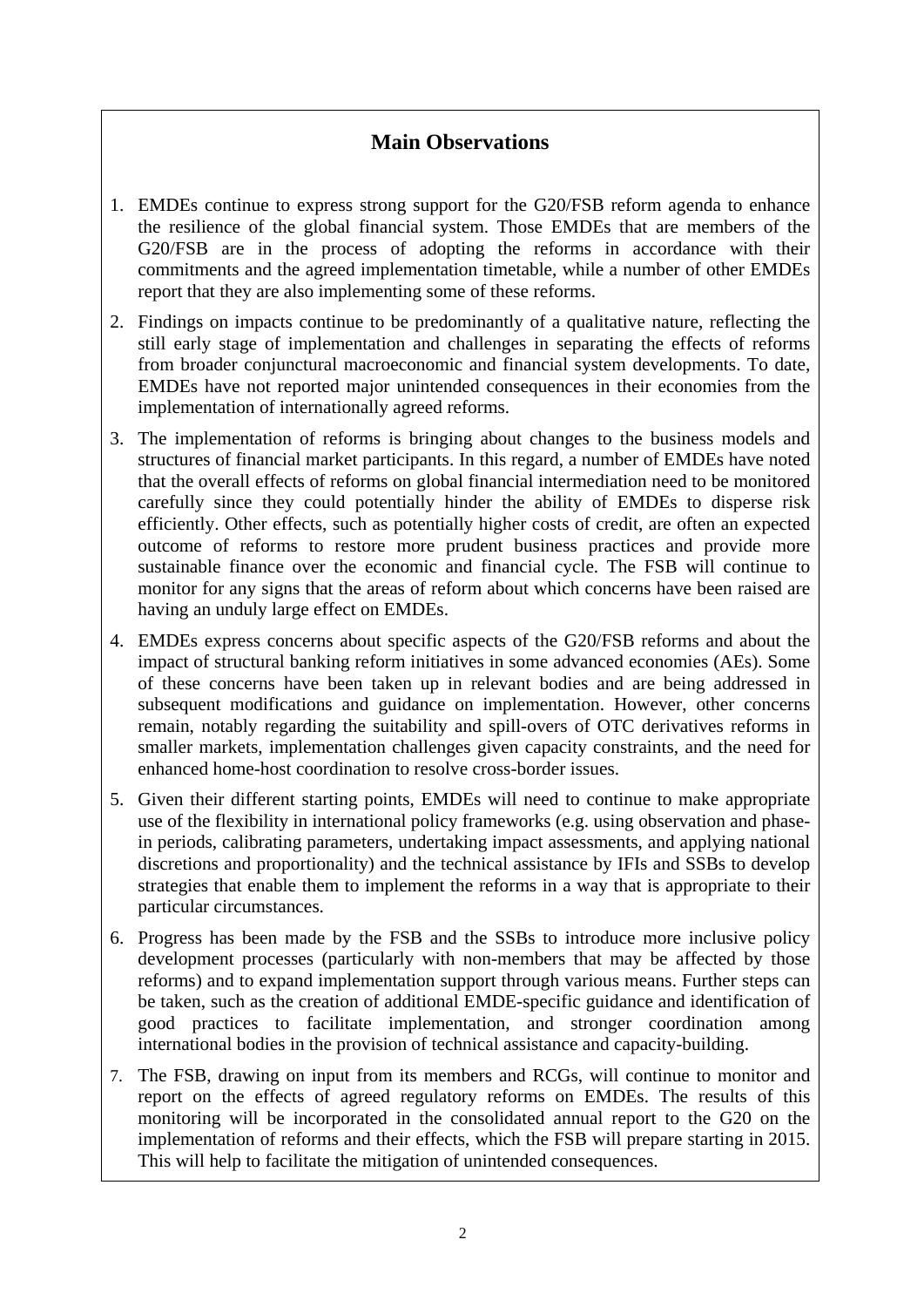## **2. Basel III capital and liquidity framework**

<u>.</u>

**EMDEs continue to advance in their implementation of the Basel II/2.5/III reform package.** Progress has been greatest in those EMDEs that are members of the BCBS/FSB, where implementation is generally proceeding according to the internationally agreed timeframes. [5](#page-2-0) In addition, several other EMDEs that are not BCBS/FSB members report that they are in the process of implementing the Basel framework. [6](#page-2-1)

**To date, EMDEs report that they do not observe significant adverse effects from Basel III implementation**. This finding is consistent with previous FSB reporting, and is also confirmed by national quantitative impact studies undertaken in a few EMDEs (e.g. Turkey). The latest BIS data indicate a substantial expansion in cross-border claims of BIS reporting banks on most EMDEs, while international bond issuance by firms based in EMDEs has also increased substantially in recent years.<sup>[7](#page-2-2)</sup> Moreover, while some global banks have reportedly scaled back their operations in EMDEs, regional banks have replaced them in some regions (e.g. Asia and Latin America), helping to mitigate the impact on domestic credit. Conjunctural macroeconomic and financial system developments may be a contributing factor to these macro trends, alongside any effects from the reforms themselves.

**The concerns expressed by some EMDEs are largely qualitative in nature and are the same as identified in previous FSB reports**. The Basel III framework is the area mentioned most frequently by EMDEs, which is not surprising given the framework's broad reach and relatively more advanced stage of implementation. In addition to implementation challenges stemming from capacity constraints, some of the main cited concerns stem from:<sup>[8](#page-2-3)</sup>

• On the capital side  $9$  – differences in the application of the framework across jurisdictions, which may result in differing risk weights (in particular for sovereigns and their central banks) applied to the same EMDE exposure between a parent bank located in an AE and its EMDE subsidiary and could penalise that exposure in terms

<span id="page-2-0"></span><sup>5</sup> According to the October 2014 BCBS progress report on the adoption of the Basel regulatory framework [\(http://www.bis.org/publ/bcbs290.pdf\)](http://www.bis.org/publ/bcbs290.pdf), 9 out of the 10 FSB jurisdictions that are EMDEs have now fully implemented Basel II (Russia is in the process of implementing the IRB approach for Pillar 1 credit risk capital requirements and Pillar 2 regulations); 6 have fully implemented Basel 2.5 (Argentina, Indonesia, Mexico and Russia have either partially adopted it or have initiated steps to do so); and 8 have fully implemented Basel III risk-based capital regulations (Mexico and Russia are in the process of adopting a few elements of the capital framework). Four of them have published rules to adopt the Liquidity Coverage Ratio at the beginning of 2015, while the remainder are in the implementation process.

<span id="page-2-1"></span><sup>6</sup> See the July 2014 Financial Stability Institute survey on Basel II/2.5/III implementation [\(http://www.bis.org/fsi/fsiop2014.pdf\)](http://www.bis.org/fsi/fsiop2014.pdf).

<span id="page-2-2"></span><sup>7</sup> See [http://www.bis.org/publ/qtrpdf/r\\_qt1409b.pdf.](http://www.bis.org/publ/qtrpdf/r_qt1409b.pdf) Moreover, EMDE-specific factors appear to explain the bulk of the variation in the slowdown of cross-border bank lending to those countries during the 2013 'taper tantrum' – see "Crossborder bank lending during the taper tantrum: the role of emerging market fundamentals" by Avdjiev and Takats (BIS Quarterly Review, September 2014, [http://www.bis.org/publ/qtrpdf/r\\_qt1409g.pdf\)](http://www.bis.org/publ/qtrpdf/r_qt1409g.pdf).

<span id="page-2-3"></span><sup>8</sup> See "Impact and implementation challenges of the Basel framework for emerging, developing and small economies" by the Basel Consultative Group (BCBS Working Paper no 27, forthcoming).

<span id="page-2-4"></span><sup>9</sup> Some EMDEs also note the need for coordination between home and host jurisdictions on the treatment and location of certain capital instruments across the parent bank and its subsidiaries.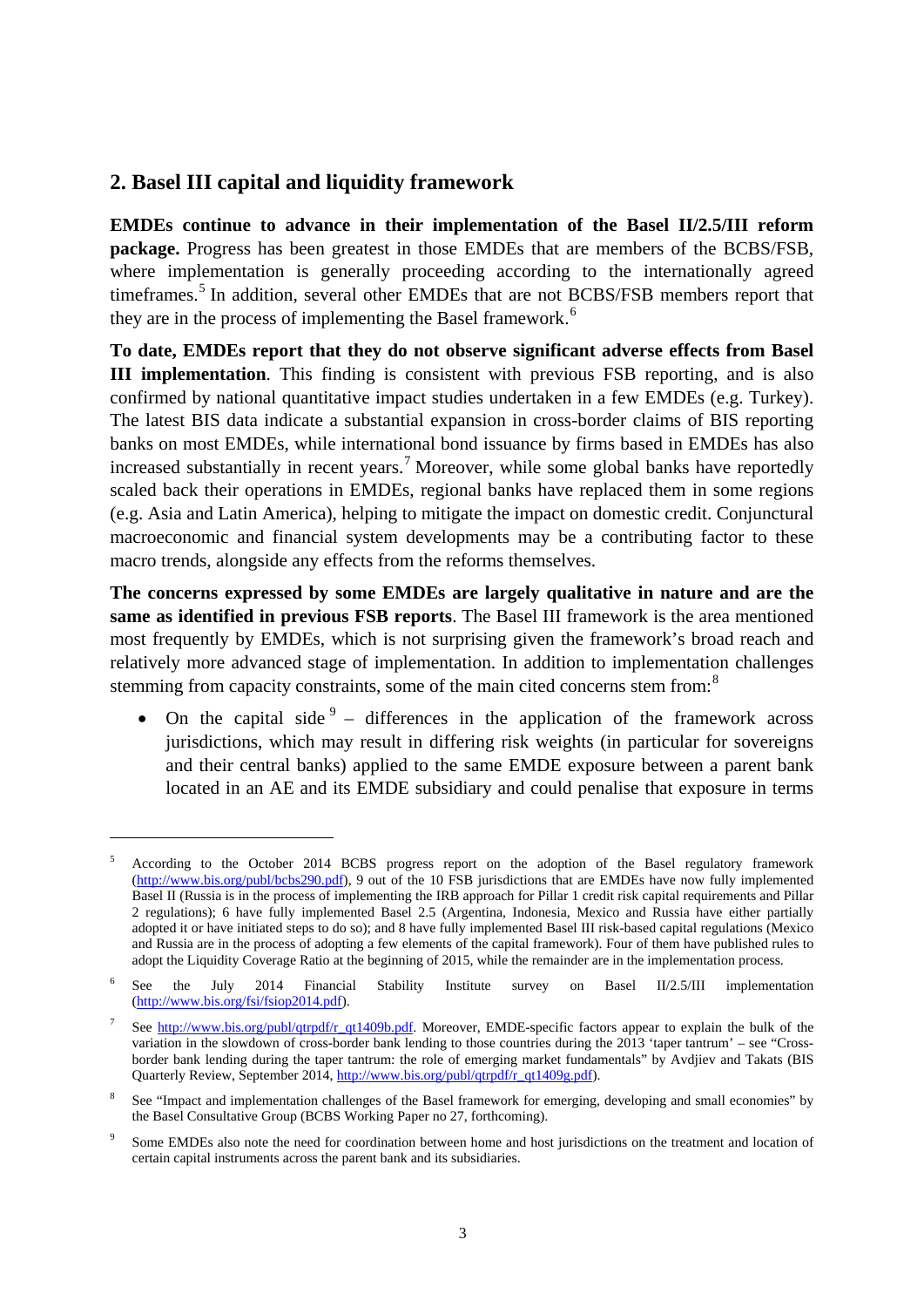of capital requirements; [10](#page-3-0) and potential reduction in market-making and trading of EMDEs' sovereign debt securities by internationally active banks as a result of the implementation of Basel 2.5.

• On the liquidity side – limited availability of high quality liquid assets (HQLA) in certain markets and for certain types of market participants, which may lead to the hoarding of assets with adverse effects on domestic market liquidity and capital market development;<sup>[11](#page-3-1)</sup> differences in the recognition of HQLA across jurisdictions, which may penalise the treatment of certain local assets of bank subsidiaries operating in host EMDEs when calculating LCR on a consolidated basis; the potential impact of liquidity requirements, combined with structural funding characteristics, on the availability and pricing of banks' long-term lending activities (e.g. infrastructure financing);<sup>[12](#page-3-2)</sup> and the intensified competition for deposits that may be prompted by the calibration of outflow rates for different types of liabilities and off-balance sheet commitments.<sup>[13](#page-3-3)</sup>

Some concerns have been expressed about potentially higher costs and reduced availability of credit and liquidity in financial markets in EMDEs. It should be noted that a reduction in leverage in the overall financial system is an expected outcome of reforms aimed at a more resilient financial system and the sustainable provision of finance over the economic and financial cycle. The FSB will continue to monitor for any signs that the areas of reform about which concerns have been raised are having an unduly large effect on EMDEs.

**The FSB is also monitoring the impact of financial reforms on the supply of long-term investment finance.** In its latest progress report,  $\frac{14}{11}$  $\frac{14}{11}$  $\frac{14}{11}$  it concluded that there continues to be little tangible evidence or data to suggest that Basel III or other regulatory reforms have had adverse consequences on the provision of such finance.

**The BCBS continues consultations with EMDEs on the remaining elements of the Basel III framework**. This work is mainly done though the Committee's Basel Consultative Group (BCG), which established a work stream to identify the impact of the Basel framework on

<u>.</u>

<span id="page-3-0"></span><sup>&</sup>lt;sup>10</sup> The FSB RCG for the Americas published a report in August 2014 on the regional effect on host countries of balance sheet consolidation and risk management practices by global banks [\(http://www.financialstabilityboard.org/wp](http://www.financialstabilityboard.org/wp-content/uploads/r_140822a.pdf)content/uploads/r 140822a.pdf).

<span id="page-3-1"></span><sup>&</sup>lt;sup>11</sup> A related concern is that the limited market depth and high concentration of the domestic investor base in some EMDEs may create challenges for banks in ensuring adequate collateral given the requirements from different reforms (e.g. LCR, OTC derivatives and securities financing).

<span id="page-3-2"></span><sup>&</sup>lt;sup>12</sup> In some EMDEs where there is a lack of high quality liquid assets, there is a concern that some banks might be incentivised to hold shorter-term assets to better match the maturities of assets and liabilities (rather than to extend the maturity of their liabilities) in order to comply with the Basel III liquidity framework.

<span id="page-3-3"></span><sup>13</sup> A recent IMF working paper based on data of over 2,000 banks in 128 countries found that a sizeable percentage of those banks in most countries would meet the minimum Net Stable Funding Ratio (NSFR) requirement, and that larger banks are more likely to face a shortfall against the requirement. See "The Net Stable Funding Ratio: Impact and Issues for Consideration" by Gobat et al (IMF working paper 14/106, June 2014, [http://www.imf.org/external/pubs/ft/wp/2014/wp14106.pdf\)](http://www.imf.org/external/pubs/ft/wp/2014/wp14106.pdf).

<span id="page-3-4"></span><sup>&</sup>lt;sup>14</sup> See the FSB's "Update on financial regulatory factors affecting the supply of long-term investment finance" to G20 Finance Ministers and Central Bank Governors (September 2014, available a[t http://www.financialstabilityboard.org/wp](http://www.financialstabilityboard.org/wp-content/uploads/r_140916.pdf)[content/uploads/r\\_140916.pdf\)](http://www.financialstabilityboard.org/wp-content/uploads/r_140916.pdf).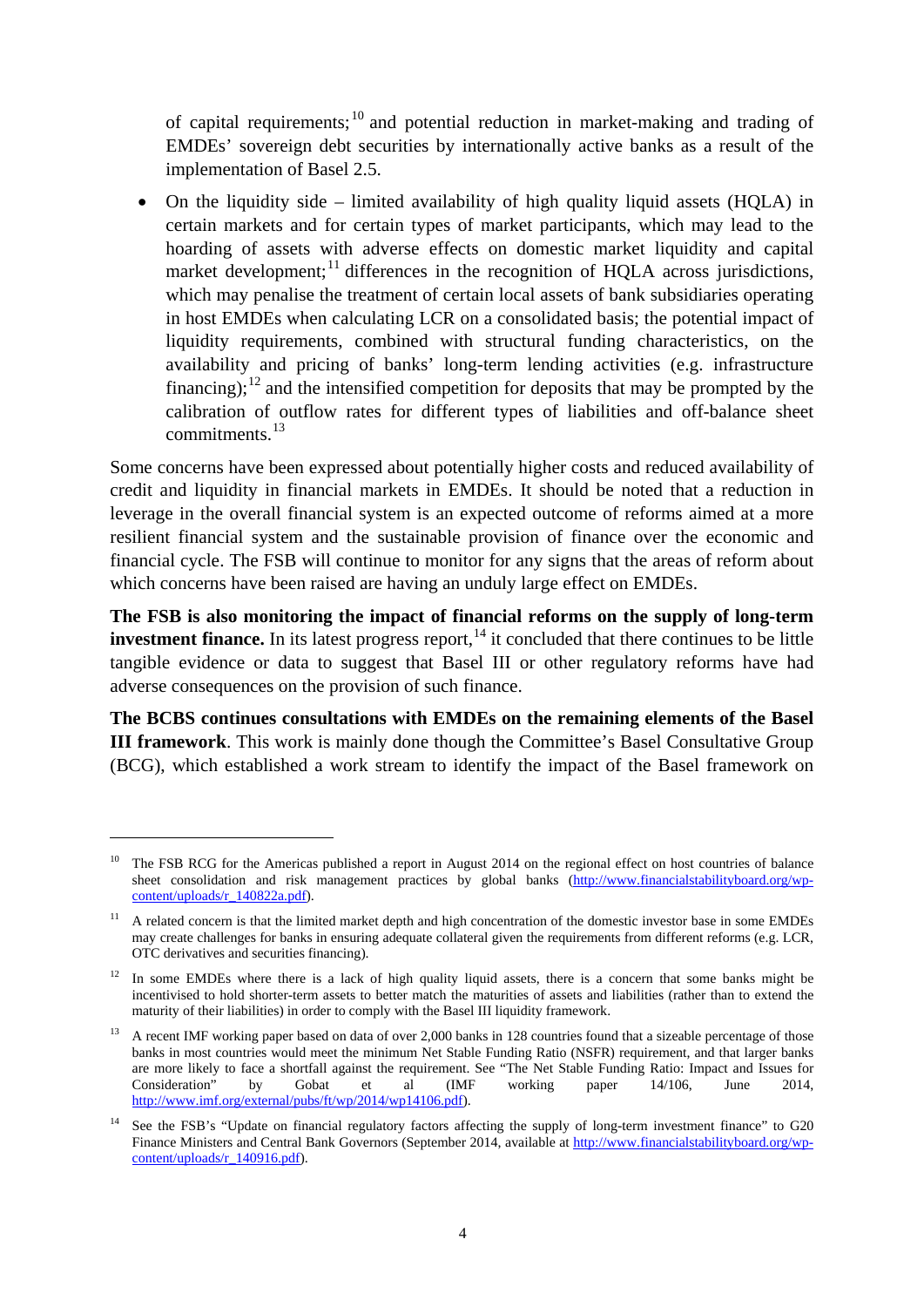emerging, developing and small economies.<sup>[15](#page-4-0)</sup> On the policy side, input from EMDEs has been taken into account when finalising several recent elements of Basel III (e.g. the leverage ratio, the Liquidity Coverage Ratio and the Net Stable Funding Ratio). On the implementation side, the BCBS continues to monitor and support the timely adoption of the Basel III standard, its quantitative impact on banks and the consistency of implementation among its members (including EMDEs).<sup>[16](#page-4-1)</sup>

#### **3. Policy measures for G-SIFIs and resolution regimes**

**EMDEs confirm the importance of policy measures for global systemically important banks (G-SIBs), but some have noted concerns about their implementation and potential future effects**. In their responses, EMDEs emphasise that these measures will lead to more resilient financial systems and a more level playing field for non-G-SIBs.<sup>17</sup> They also point to the need to closely monitor potential effects of these reforms in their jurisdictions and to address resolution-related implementation challenges, such as:

- On the capital surcharge side the potential for a reduction in the scale of activities and/or an increase in intermediation costs in certain market segments in which G-SIBs operate, particularly in those EMDEs whose domestic banking systems are largely foreign-owned; and possible asymmetries in the distribution of the benefits and costs across home and host jurisdictions of G-SIBs depending on where the additional capital will be held.
- On the resolution side the need for adequate involvement of host jurisdictions in crisis management groups (CMGs) and in the design of group-wide resolution plans and strategies for G-SIBs; and the effects of total loss-absorbing capacity requirements in resolution for G-SIBs depending on the form they need to take and the bank's business model. Some EMDEs also point out that significant legislative changes and capacity building will be necessary to establish resolution authorities with the powers set out in the FSB *Key Attributes of Effective Resolution Regimes for Financial Institutions*.

These concerns remain qualitative in nature given the early stage of implementation, and depend on factors such as the importance of different G-SIBs in EMDEs and the market segments in which they operate.

**Some of the challenges identified by EMDEs are being addressed in ongoing international policy, implementation and outreach work on G-SIFIs**. On the policy side, to promote efficient processes for sharing relevant information among home and host

-

<span id="page-4-0"></span><sup>&</sup>lt;sup>15</sup> See footnote 7. The BCG includes close to 20 jurisdictions that are not members of the BCBS, several regional groups of banking supervisors as well as the IMF, the World Bank and the Islamic Financial Services Board. In addition, in September 2014 representatives from Chile, Malaysia and the United Arab Emirates joined the BCBS as observers.

<span id="page-4-1"></span><sup>16</sup> Se[e http://www.bis.org/bcbs/implementation.htm.](http://www.bis.org/bcbs/implementation.htm) 

<span id="page-4-2"></span>The FSB RCG for Asia published a report in August 2014 on the impact of the SIFI framework on the Asian region [\(http://www.financialstabilityboard.org/wp-content/uploads/r\\_140822d.pdf\)](http://www.financialstabilityboard.org/wp-content/uploads/r_140822d.pdf). Using the Macroeconomic Assessment Group's methodology, the report found that the impact of the planned G-SIB capital surcharge on lending spreads for banks based in the Asian region was small.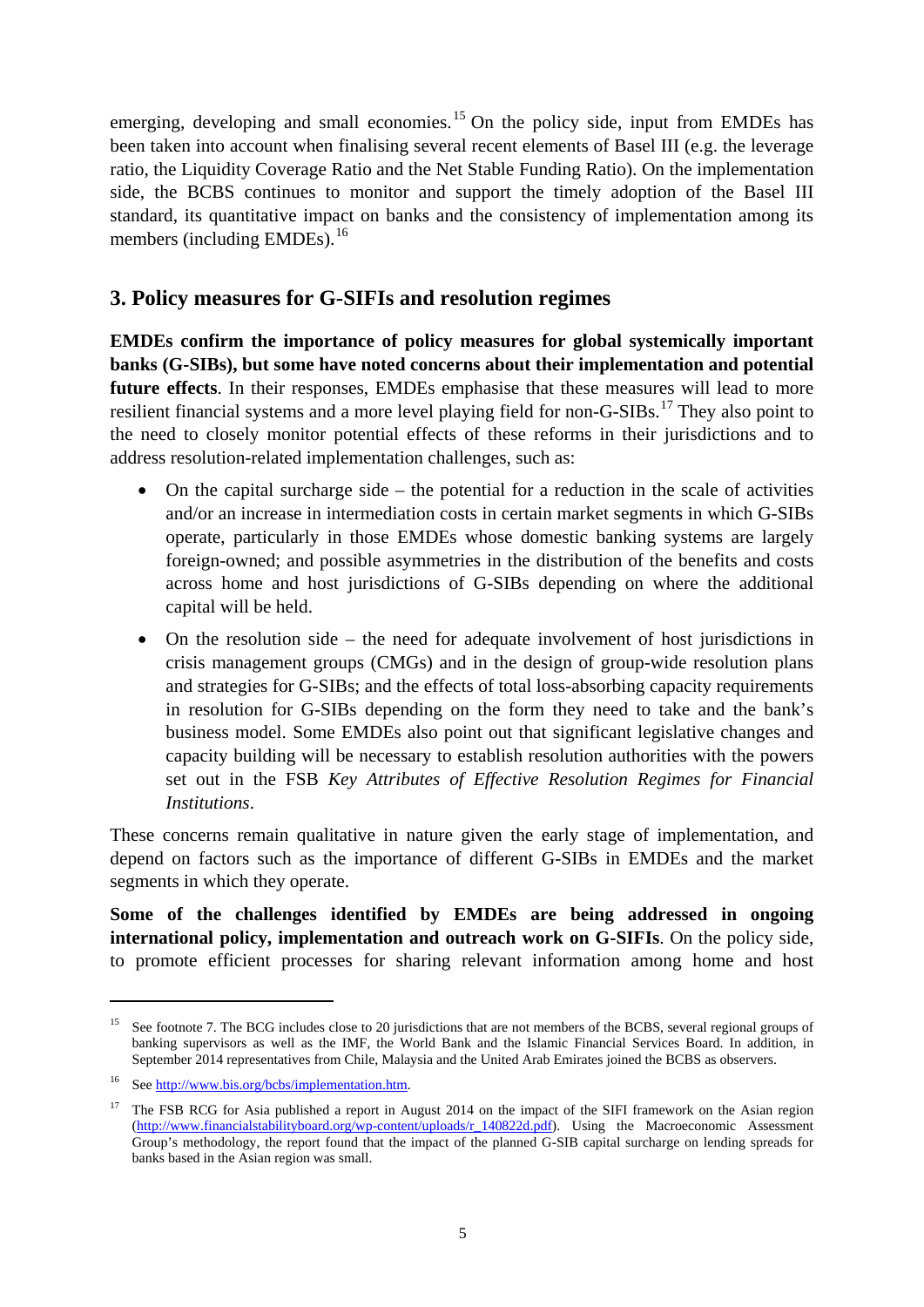authorities, the FSB published in October 2014 a new Annex to the Key Attributes on *"Information sharing for resolution purposes"*. [18](#page-5-0) The FSB also developed, in consultation with RCGs, guidance on cooperation and information sharing arrangements between home and host authorities where G-SIFI hosted operations are locally systemic but the host authority is not represented in the firm's CMG. The guidance covers the sharing of information about the resolution strategy and plan for such firms, and will be finalised in 2015 following the public consultation. [19](#page-5-1) On the implementation side, the FSB monitors the adoption of reforms to national resolution regimes by its members, and many of them (including several EMDEs) report that they are in the process of aligning their regimes with the Key Attributes.<sup>[20](#page-5-2)</sup> To promote implementation of the Key Attributes in EMDEs, the FSB has conducted workshops with the RCGs for Asia and Sub-Saharan Africa. The FSB will continue to work with other international bodies to raise awareness and further the understanding in non-FSB jurisdictions of how the Key Attributes apply in EMDEs and how they can be appropriately implemented. The BCBS has also been monitoring changes to the capital and liquidity positions of G-SIBs via its quantitative impact studies, and it intends to monitor and assess the implementation of the higher loss absorbency and disclosure standard for G-SIBs starting in 2015.

**The International Association of Insurance Supervisors (IAIS) intends to assess the effects of policy measures for global systemically important insurers (G-SIIs) once they are adopted**. In July 2013, the FSB in consultation with the IAIS and national authorities identified an initial list of G-SIIs, while the IAIS also published a set of policy measures that will apply to those firms. Subsequent work by the IAIS has included the development of guidance to promote effective insurance supervisory colleges and by the FSB has included guidance on the development of resolution strategies and tools for insurers. While EMDEs have thus far not raised concerns over policy measures for G-SIIs, the IAIS and FSB intend to work with their members and to use their assessment tools and outreach mechanisms to identify any unintended consequences of these measures.

#### **4. OTC derivatives market reforms**

-

**Those EMDEs that are members of the FSB are implementing the G20 commitments on OTC derivatives market reforms and stress the need for adequate cross-border coordination.** Since a relatively large share of their OTC derivatives markets involve foreign counterparties (both dealers and other market participants), these jurisdictions rely on greater cross-border cooperation and information sharing to avoid potential duplication and inconsistencies in regulatory requirements. Jurisdictions, both in AEs and in EMDEs, will

<span id="page-5-0"></span><sup>&</sup>lt;sup>18</sup> See [http://www.financialstabilityboard.org/wp-content/uploads/r\\_141015.pdf.](http://www.financialstabilityboard.org/wp-content/uploads/r_141015.pdf) The new Annex provides guidance on the design of legal gateways and confidentiality regimes to facilitate effective sharing of non-public information between domestic and foreign authorities for the purposes of carrying out functions relating to resolution, and also sets out provisions relating to information sharing that should be included in institution-specific cross-border cooperation agreements between the members of CMGs for G-SIFIs.

<span id="page-5-1"></span><sup>19</sup> Se[e http://www.financialstabilityboard.org/wp-content/uploads/c\\_141017.pdf.](http://www.financialstabilityboard.org/wp-content/uploads/c_141017.pdf) 

<span id="page-5-2"></span><sup>&</sup>lt;sup>20</sup> See the FSB's progress report to the G20 on progress in reform of resolution regimes and resolution planning for G-SIFIs (November 2014, [http://www.financialstabilityboard.org/wp-content/uploads/Resolution-Progress-Report-to-G20.pdf\)](http://www.financialstabilityboard.org/wp-content/uploads/Resolution-Progress-Report-to-G20.pdf).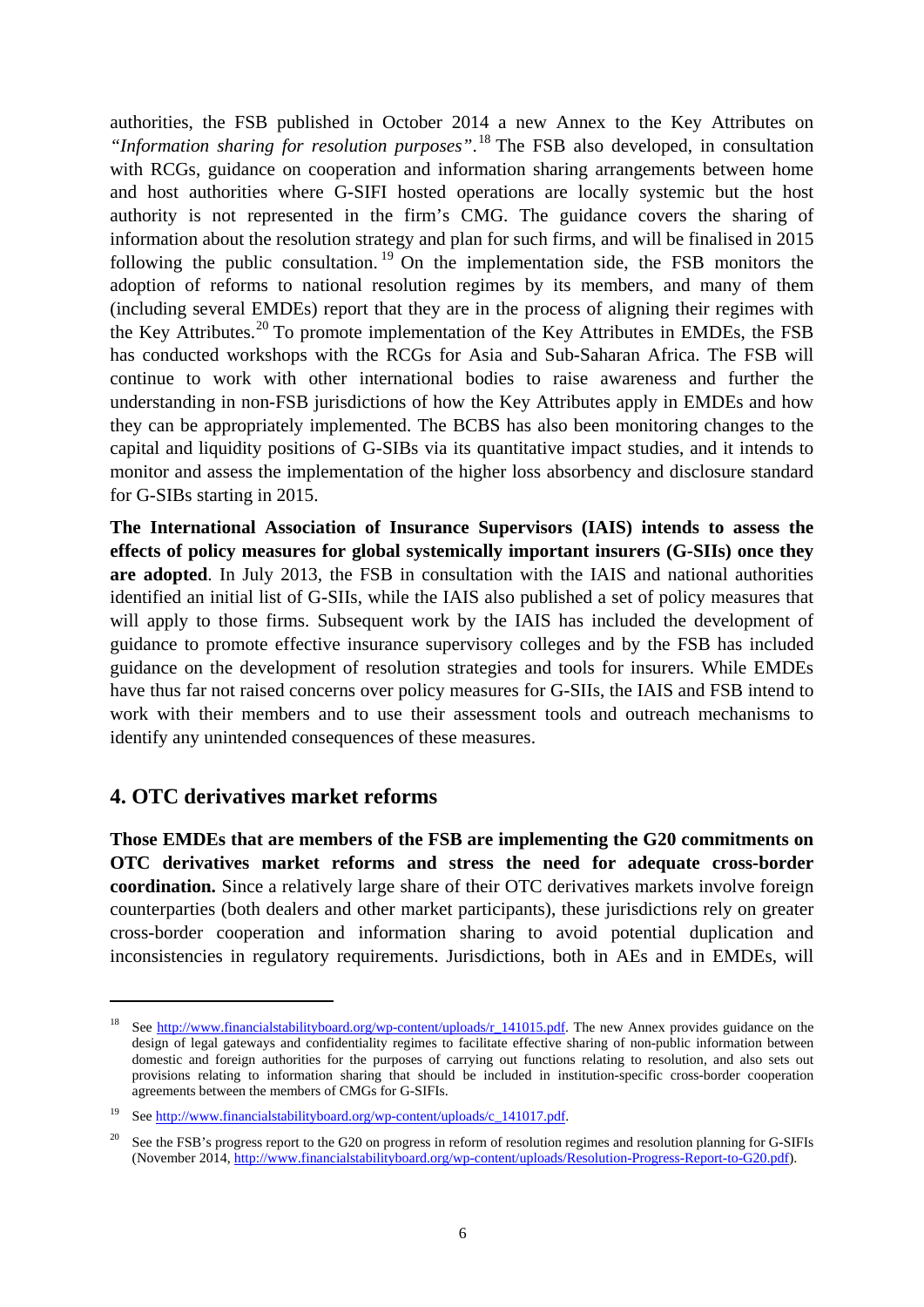also need to address legal barriers to reporting of transactions to trade repositories and issues around access and information sharing where these inhibit cross-border reporting and authorities' access. One concern relates to access to central clearing, particularly in those EMDEs where the size of the market would not support a domestic CCP or local availability of client clearing for certain products.<sup>21</sup> Another concern is the nature of, and differences in, recognition/equivalence requirements among major financial centres, which can lead to protracted and time-consuming bilateral recognition processes between these jurisdictions and EMDEs. Some EMDEs feel a need for more clarity on these requirements or perceive them as more stringent than international standards, which can lead to loss of market access for their firms abroad and to the withdrawal of foreign firms from their domestic market. These issues are also relevant for a number of AEs. At the same time, recognition/equivalence processes for some EMDEs may tend to be more protracted because of their different starting point, i.e. the fact that comprehensive regulatory frameworks spanning prudential and business conduct standards on OTC derivatives are only now being implemented in these jurisdictions.

**In the large majority of EMDEs outside the FSB, the impact of these reforms on their financial systems and economies is indirect and stems from potential spill-over effects**. Jurisdictions that are not implementing the G20 reforms are nevertheless being impacted to the extent that derivatives users rely on cross-border financial institutions that are subject to these reforms in AEs. The concern is that capital and margining requirements (particularly for non-centrally cleared transactions), once implemented, may affect the cost and availability of finance for end-users in these markets.<sup>[22](#page-6-1)</sup> The new international requirements are aimed at reflecting the higher risks of non-centrally cleared transactions and improving the broader resilience of these markets. However, some EMDEs outside the FSB express concerns that the application of requirements by AEs to cross-border financial institutions will *de facto* apply to domestic users in their own jurisdiction too. This is because, unlike in the case of many AEs, local financial institutions in those EMDEs often lack the technical sophistication and resources to act as replacements for foreign providers of OTC derivatives products. They also note that if firms in some EMDEs cease trading with financial institutions from jurisdictions where new requirements apply, this could potentially result in a reduction in choice and competition in these markets.

**The FSB and its members are undertaking work that will help address some of these concerns.** [23](#page-6-2) In some instances, jurisdictions are engaging directly with one another to discuss issues and seek new understandings and agreements in resolving the identified issues; this may, over time, help alleviate EMDEs' concerns regarding the application of other

-

<span id="page-6-0"></span> $21$  In particular, authorities from these jurisdictions note that there may not be sufficient economic incentives for CCPs to provide services for their market participants, in light of the related costs (e.g. changes in operating hours for clearing and payment processing, product offerings, currencies for settlement, and eligible collateral for CCP margin payments). A related concern raised by some of these authorities is the possibility that these CCPs demand preferential terms from EMDEs in order to serve the domestic market, e.g. in terms of scope and duration of transactions that they may process or the currency and location of the default fund contribution and margin posted.

<span id="page-6-1"></span><sup>&</sup>lt;sup>22</sup> For example, margin requirements for long-term transactions (e.g. interest rate and currency swaps) that currently are not centrally cleared could increase transaction costs, thereby making it difficult for end-users to hedge long-term contracts by using those derivatives.

<span id="page-6-2"></span><sup>23</sup> For more details, see the latest FSB progress report on the implementation of OTC derivatives reforms (November 2014, [http://www.financialstabilityboard.org/wp-content/uploads/r\\_141107.pdf\)](http://www.financialstabilityboard.org/wp-content/uploads/r_141107.pdf).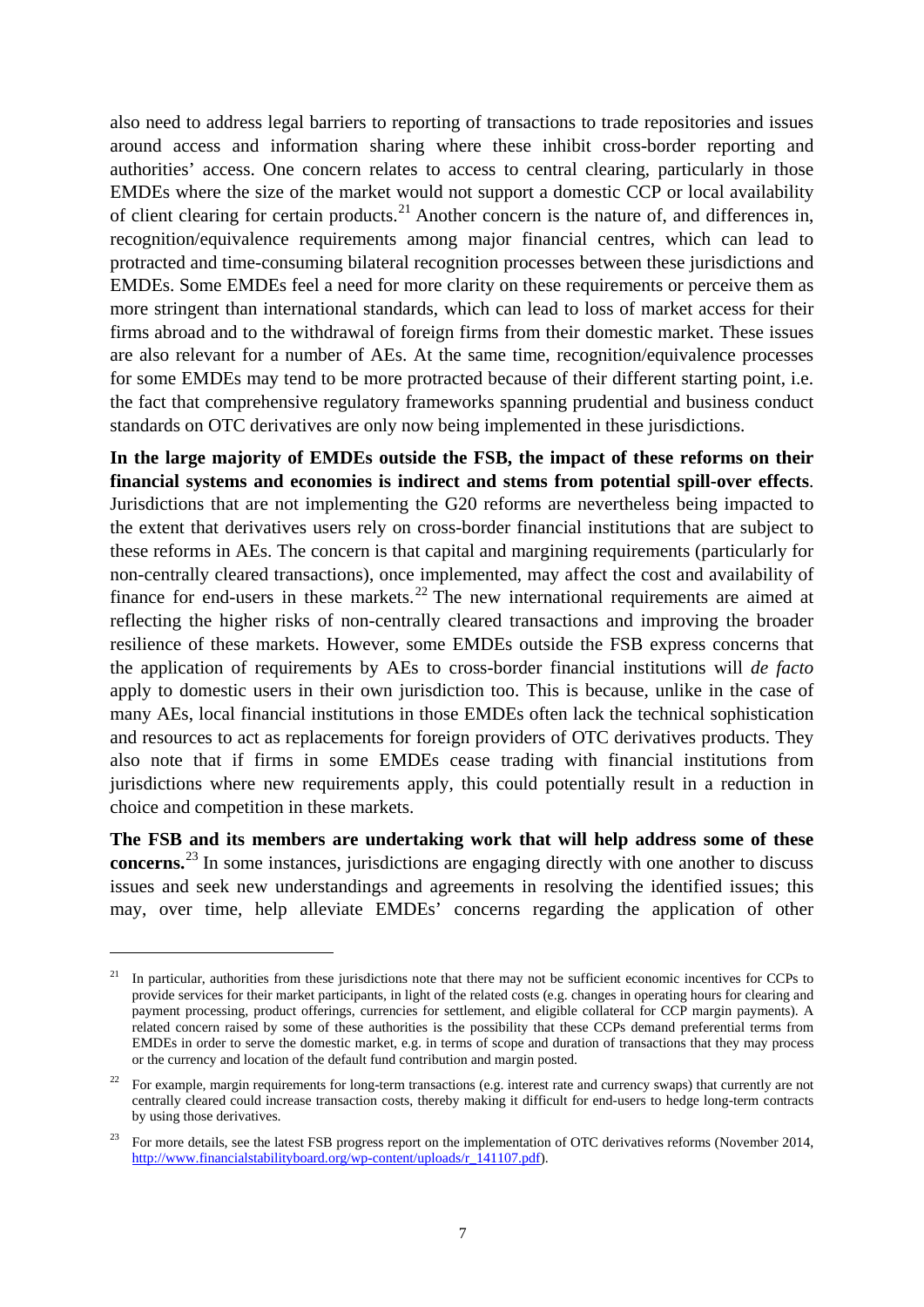jurisdictions' rules in cross-border contexts. In other instances, SSBs (particularly the Committee on Payments and Market Infrastructures and the International Organization of Securities Commissions (IOSCO)) and other international bodies are assisting this process by seeking to achieve international consensus on new standards and by monitoring consistent implementation of standards already issued. These include work to: address legal barriers to reporting to trade repositories and access to data held in these repositories; increase harmonisation and standardisation in trade reporting; finalise and implement international standards to bring more consistency in regulatory approaches; and increase cross-border coordination, including the ability to use deference where appropriate as a potential tool for addressing issues where existing regulatory approaches have the potential to result in gaps, duplication, inconsistencies or conflicts in cross-border regulation.<sup>[24](#page-7-0)</sup>

## **5. Structural banking reform initiatives**

-

**Some EMDEs have also flagged the potential impact on their jurisdictions of recent structural banking reform initiatives in Europe and in the US, which are being implemented in addition to the internationally agreed reform agenda.** The most farreaching reforms are in jurisdictions that are home to G-SIBs, as well as host to substantial operations of G-SIBs. A broad aim of these reforms is to introduce a separation between certain 'core' banking activities – such as payments and retail deposit-taking – and the risks emanating from investment banking and capital market activities. The reforms have mostly taken the form either of functional separation of types of financial activities through outright prohibitions, 'ring fencing' or subsidiarisation; or of geographical separation via local subsidiarisation requirements for domestic operations of foreign banks.<sup>[25](#page-7-1)</sup>

**EMDEs generally support the overall objectives of the structural banking reforms as being consistent with the shared goal of ending too-big-to-fail, but they have some concerns about potential negative cross-border implications**. The reforms aim to promote global financial stability by reducing systemic risks as well as the implicit government guarantee to too-big-to-fail institutions, resulting in more efficient market pricing of risk and more efficient allocation of capital. At the same time EMDE concerns include the possible impacts on the efficiency of cross-border groups and complications to their crisis management and resolvability, decreased liquidity of financial markets (including sovereign debt markets), regulatory arbitrage and leakage to the shadow banking system. In that respect, some EMDEs point to potential conflicts between international initiatives on cross-border recognition of

<span id="page-7-0"></span><sup>24</sup> The G20 Leaders at the September 2013 St Petersburg Summit agreed that "jurisdictions and regulators should be able to defer to each other when it is justified by the quality of their respective regulatory and enforcement regimes, based on similar outcomes, in a non-discriminatory way, paying due respect to home country regulatory regimes." See also the FSB report to the G20 on jurisdictions' ability to defer to each other's OTC derivatives market regulatory regimes (September 2014, [http://www.financialstabilityboard.org/wp-content/uploads/r\\_140918.pdf\)](http://www.financialstabilityboard.org/wp-content/uploads/r_140918.pdf) and the Report of the OTC<br>Derivatives Regulators Group on cross-border implementation issues (September 2014, on cross-border implementation issues [https://www.g20.org/sites/default/files/g20\\_resources/library/10%20Report%20of%20the%20OTC%20Derivatives%20R](https://www.g20.org/sites/default/files/g20_resources/library/10%20Report%20of%20the%20OTC%20Derivatives%20Regulators%20Group%20on%20Cross-Border%20Implementation%20Issue_0.pdf) [egulators%20Group%20on%20Cross-Border%20Implementation%20Issue\\_0.pdf\)](https://www.g20.org/sites/default/files/g20_resources/library/10%20Report%20of%20the%20OTC%20Derivatives%20Regulators%20Group%20on%20Cross-Border%20Implementation%20Issue_0.pdf).

<span id="page-7-1"></span><sup>&</sup>lt;sup>25</sup> The main reforms are the 'Volcker Rule', the 'Swaps Push-out Rule', and the 'Foreign Banking Organisations Rule' in the US; the 'ring-fencing of core activities' and the approach to branches of non-European Economic Area banks in the UK; the European Commission's proposed EU reforms; and reform initiatives in Switzerland, France and Germany.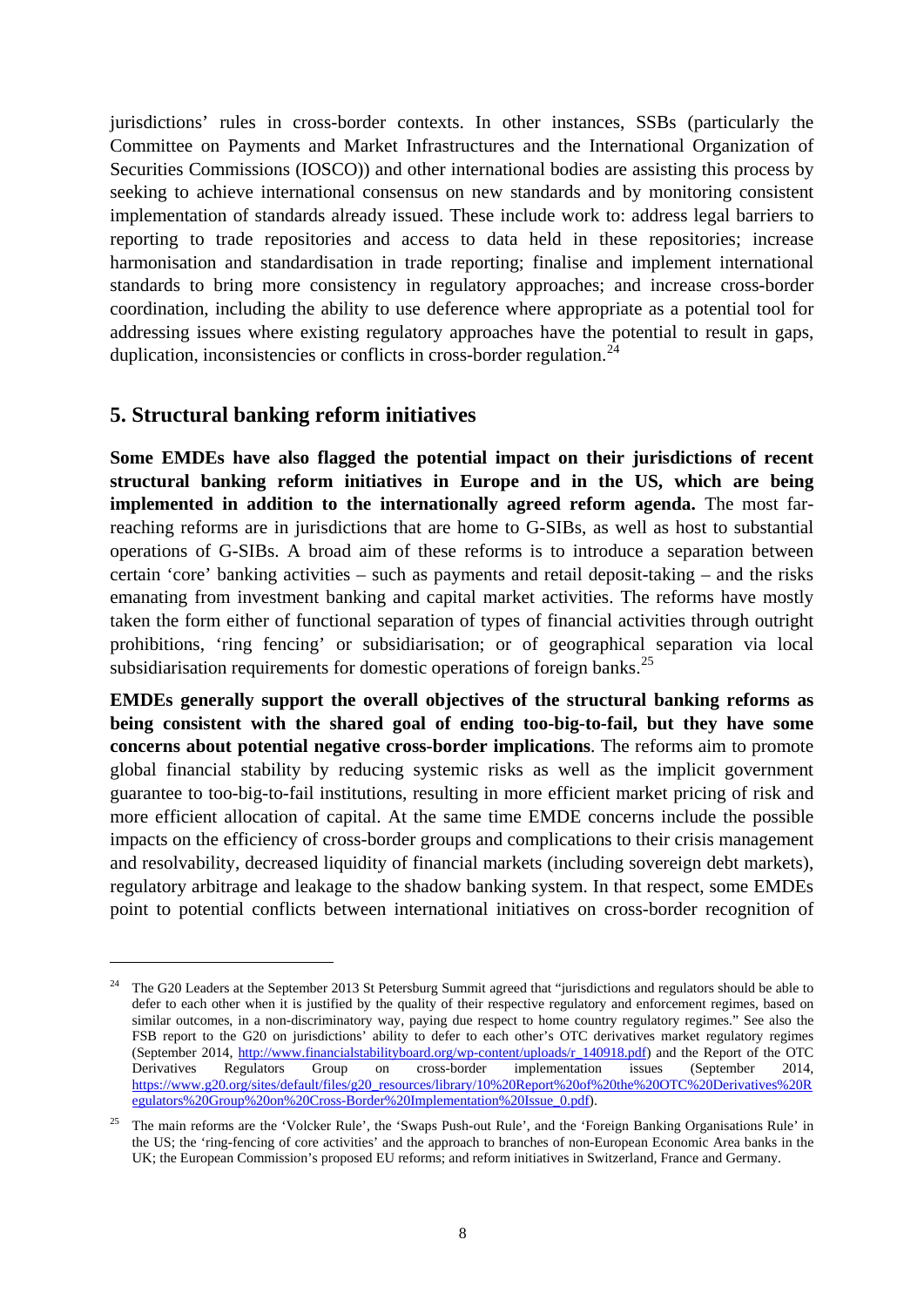resolution actions and national reform initiatives that restrict the activities of banks' foreign subsidiaries.

**Responding to a call by G20 Leaders at the St Petersburg Summit, the FSB, working with the IMF and OECD, has published a report examining the likely impacts of these reforms on other jurisdictions' financial systems and on global financial stability**. [26](#page-8-0) The report found that no adverse impacts have been observed to date. It also noted, however, that in many cases the details of reforms are yet to be fully specified or put into effect. Regulatory restrictions to banking structures in order to provide greater ex ante transparency and certainty to the market and authorities in a resolution scenario can have implications for the mobility of cross-border capital flows. Some fragmentation might however be an intended consequence of reforms that have the objective to reduce interconnectedness between intermediaries, including across borders. The materiality of its effects for global financial stability will only become apparent as these reforms are fully implemented.

**The FSB, in collaboration with the IMF and OECD, will provide an update of their assessment to the G20 in 2016, expanding the analysis with data where available.** The BCBS intends to take stock of jurisdictions' current and prospective treatment of cross-border branches and subsidiaries and report its findings to the FSB by end-2015.

## **6. Implementation support**

<u>.</u>

**Many EMDEs face capacity and resource constraints that hamper their ability to implement the internationally agreed reforms.** Effective implementation of the global regulatory agenda can only take place if there are strong supervisory regimes that are adequately staffed with the appropriate levels of expertise. Several EMDEs have noted that hiring and retaining qualified staff, particularly those with technical skills that are in high demand, presents a significant challenge. The challenge stems partly from the scarcity of qualified individuals in those countries, and partly from the frequently more attractive remuneration and retention incentives in the private sector.

**The FSB, IMF, World Bank and SSBs support the exchange of implementation experiences and lessons among EMDEs, and are working with authorities from those countries to analyse and address resource and capacity issues through various means**. This support has been expanded in response to the G20 Leaders' request, in the 2013 St Petersburg Summit Declaration, for "*the IMF, the World Bank Group and standard setting bodies to step up their monitoring, analysis and assistance in this area*".<sup>[27](#page-8-1)</sup>

**The FSB's RCGs provide a forum to discuss the regulatory reform agenda and related implementation challenges in EMDEs.** The six RCGs bring together financial authorities from 65 non-FSB members (including 46 EMDEs) and their counterparts in the FSB. Many of the discussions in RCG meetings revolve around the regulatory reforms and their

<span id="page-8-0"></span><sup>&</sup>lt;sup>26</sup> See the Report to G20 Leaders on "Structural Banking Reforms: Cross-border consistencies and global financial stability implications", which was prepared by the FSB in collaboration with the IMF and the OECD (October 2014, [http://www.financialstabilityboard.org/wp-content/uploads/r\\_141027.pdf\)](http://www.financialstabilityboard.org/wp-content/uploads/r_141027.pdf).

<span id="page-8-1"></span><sup>&</sup>lt;sup>27</sup> See https://www.g20.org/sites/default/files/g20\_resources/library/Saint\_Petersburg\_Declaration\_ENG\_0.pdf.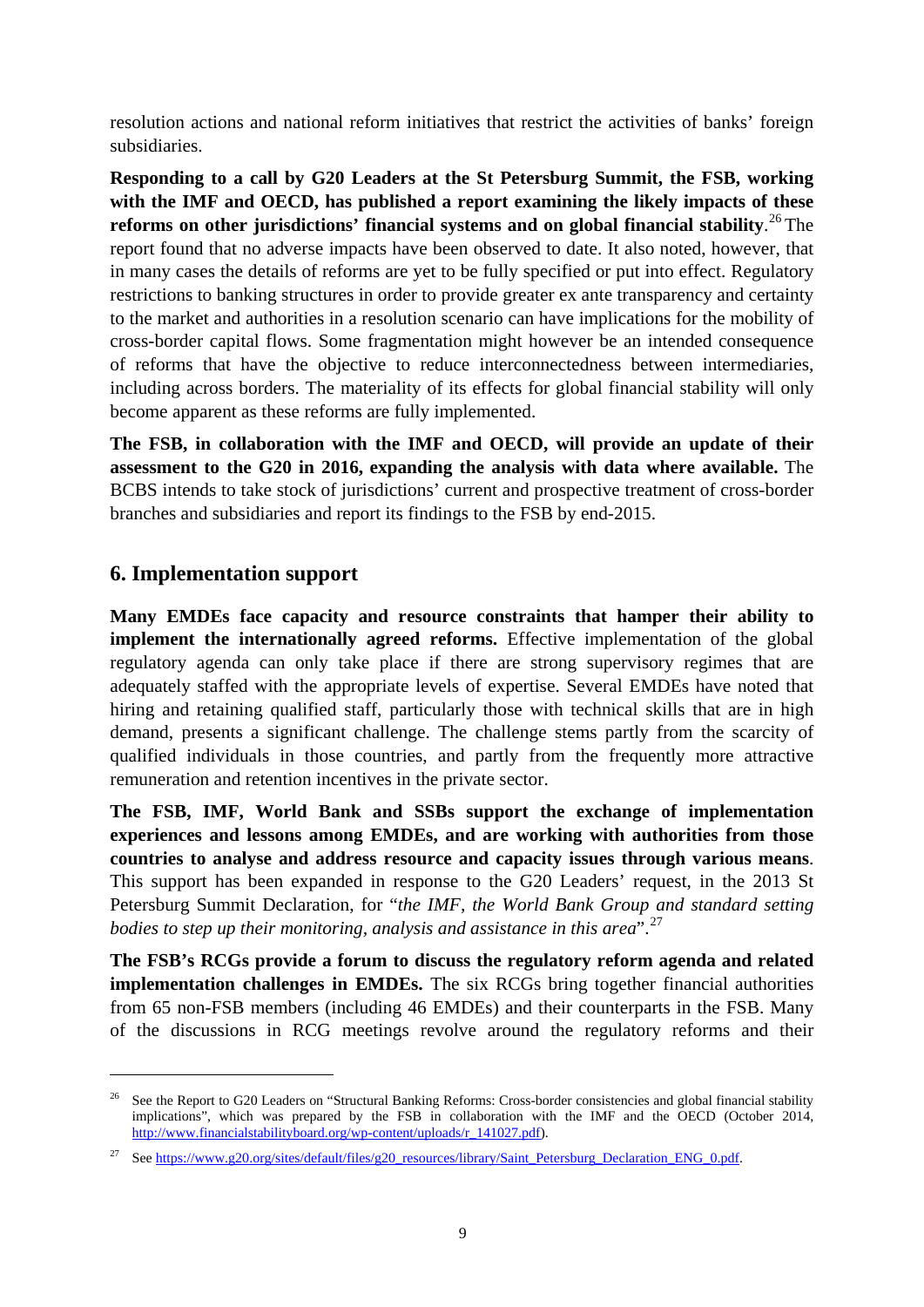implementation in an EMDE context. Several RCGs have organised workshops (e.g. on resolution regimes) and established working groups to study the potential effect of regulatory reforms in the region and challenges in implementation.<sup>[28](#page-9-0)</sup> The RCGs have presented the working groups' findings to the FSB Plenary and published the reports on the FSB website.

**The FSB will further strengthen the voice of EMDEs as part of its review of its structure**  of representation. The FSB will publish later this month the results of its review.<sup>[29](#page-9-1)</sup> The review will respond to the increasing integration of emerging markets in the global economy and ensure that the FSB's work is informed by the best expertise in national jurisdictions, while maintaining the FSB's effectiveness as a decision-making body. One of the outcomes of the review will be to further strengthen the focus of the FSB on issues of importance to EMDEs and ensure that they are addressed as part of the FSB's global work.

**The IMF and World Bank are providing capacity building and implementation assistance to EMDEs through several mechanisms.** First, they have (jointly and individually) organised various seminars, workshops and courses for policy makers and practitioners in EMDEs to take stock of the regulatory reform initiatives, discuss the impact of the reform measures on their economies, identify emerging risks or challenges, and examine possible solutions given the regulatory and supervisory constraints. Second, they have offered technical assistance to EMDEs, both on a regional and individual basis, on strengthening supervisory capacity and implementation of the reforms, notably those relating to Basel III and OTC derivatives. The technical assistance extends from the development of strategies for the implementation of internationally agreed reforms – including prioritisation, sequencing and mitigation of adverse impacts – to assisting in the implementation itself.

**In addition to the BCBS's standard-setting and implementation activities, it is reaching out and assisting banking regulators and supervisors in EMDEs through various mechanisms**. The membership of the BCBS and the BCG already includes a number of larger EMDEs. The BCBS, jointly with the Financial Stability Institute  $(FSI)$ ,  $^{30}$  $^{30}$  $^{30}$  organises high-level meetings and conferences around the world to discuss regulatory and supervisory policy issues, exchange information and share experiences; attendance at these meetings includes a large number of EMDEs. Input and views from EMDEs are also gathered through the BCG, which works on issues of interest for EMDEs such as financial inclusion.<sup>[31](#page-9-3)</sup>

**IOSCO, drawing on its broad membership, is assisting securities regulators in EMDEs to address implementation issues.** Its support includes regular workshops and seminars to share expertise and enhance capacity; technical assistance, education, training and research, including development of data gathering exercises for specific regions; monitoring, via annual surveys, of the priorities and capacity building/resource needs of its EMDE members;

-

<span id="page-9-0"></span><sup>28</sup> See footnotes 10 and 17.

<span id="page-9-1"></span><sup>&</sup>lt;sup>29</sup> See the FSB report to the G20 on "Review of the Structure of FSB's representation" (November 2014, forthcoming).

<span id="page-9-2"></span><sup>&</sup>lt;sup>30</sup> The FSI [\(http://www.bis.org/fsi/aboutfsi.htm\)](http://www.bis.org/fsi/aboutfsi.htm) assists financial sector supervisors in EMDEs with the implementation of internationally agreed reforms through a range of channels, including conferences, high-level meetings, seminars and FSI Connect, the FSI's online information resource and learning tool.

<span id="page-9-3"></span><sup>&</sup>lt;sup>31</sup> A range of practice papers is expected to be published by end-2014, which is based on submissions from nearly 60 jurisdictions; as a follow-up project, the BCG has begun discussing a work plan for drafting a guidance document on the Basel Core Principles and financial inclusion.